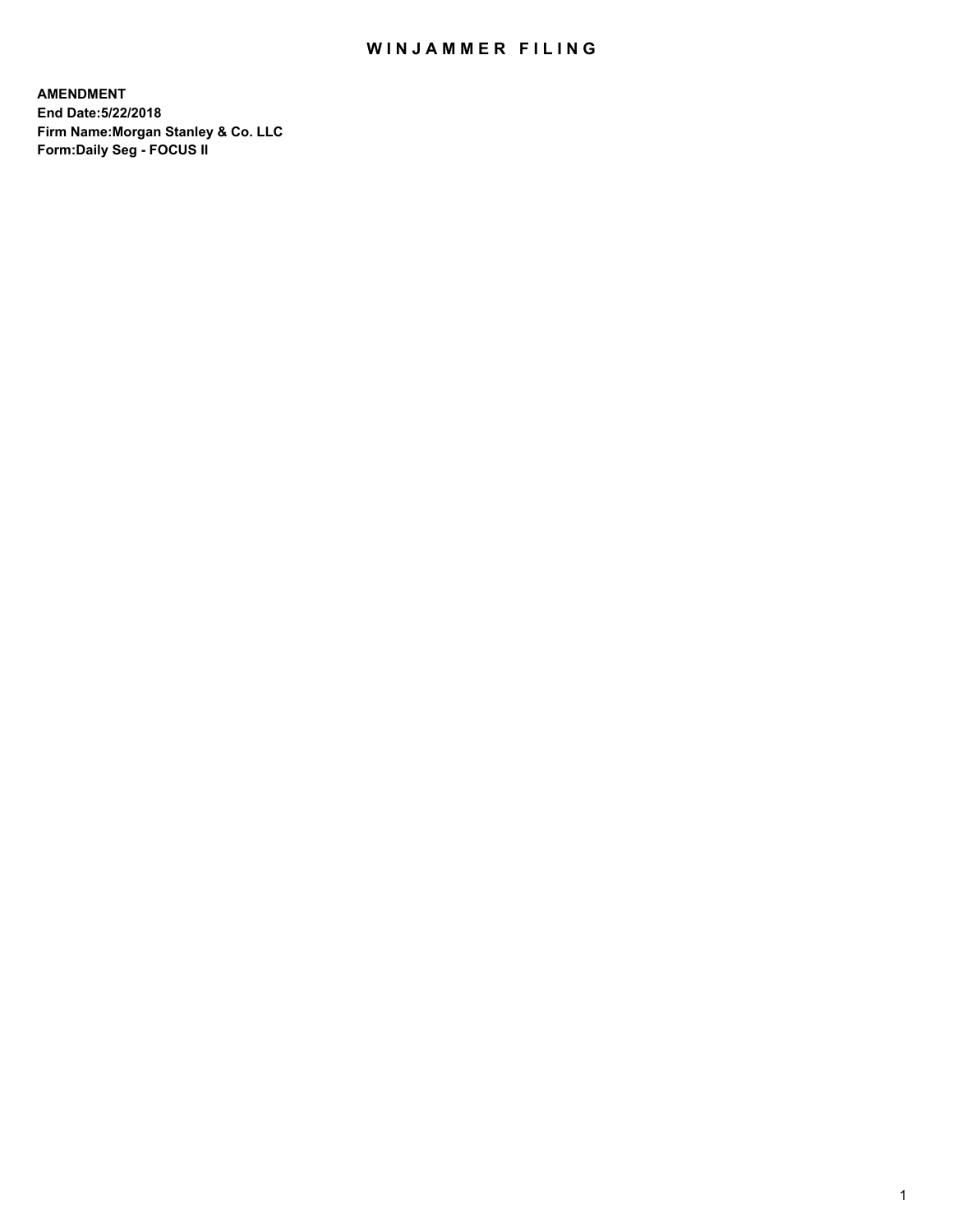### **AMENDMENT End Date:5/22/2018 Firm Name:Morgan Stanley & Co. LLC Form:Daily Seg - FOCUS II Daily Segregation - Cover Page**

| Name of Company                                                                   | Morgan Stanley & Co. LLC     |
|-----------------------------------------------------------------------------------|------------------------------|
| <b>Contact Name</b>                                                               | Ikram Shah                   |
| <b>Contact Phone Number</b>                                                       | 212-276-0963                 |
| <b>Contact Email Address</b>                                                      | lkram.shah@morganstanley.com |
| FCM's Customer Segregated Funds Residual Interest Target (choose one):            |                              |
| a. Minimum dollar amount: ; or                                                    | 280,000,000                  |
| b. Minimum percentage of customer segregated funds required:%; or                 |                              |
| c. Dollar amount range between: and; or                                           | 00                           |
| d. Percentage range of customer segregated funds required between:% and%.         | 0 <sub>0</sub>               |
| FCM's Customer Secured Amount Funds Residual Interest Target (choose one):        |                              |
| a. Minimum dollar amount: ; or                                                    | 140,000,000                  |
| b. Minimum percentage of customer secured funds required:%; or                    | o                            |
| c. Dollar amount range between: and; or                                           | 0 <sub>0</sub>               |
| d. Percentage range of customer secured funds required between:% and%.            | 0 <sub>0</sub>               |
| FCM's Cleared Swaps Customer Collateral Residual Interest Target (choose one):    |                              |
| a. Minimum dollar amount: ; or                                                    | 92,000,000                   |
| b. Minimum percentage of cleared swaps customer collateral required:% ; or        |                              |
| c. Dollar amount range between: and; or                                           | <u>00</u>                    |
| d. Percentage range of cleared swaps customer collateral required between:% and%. | 00                           |

Attach supporting documents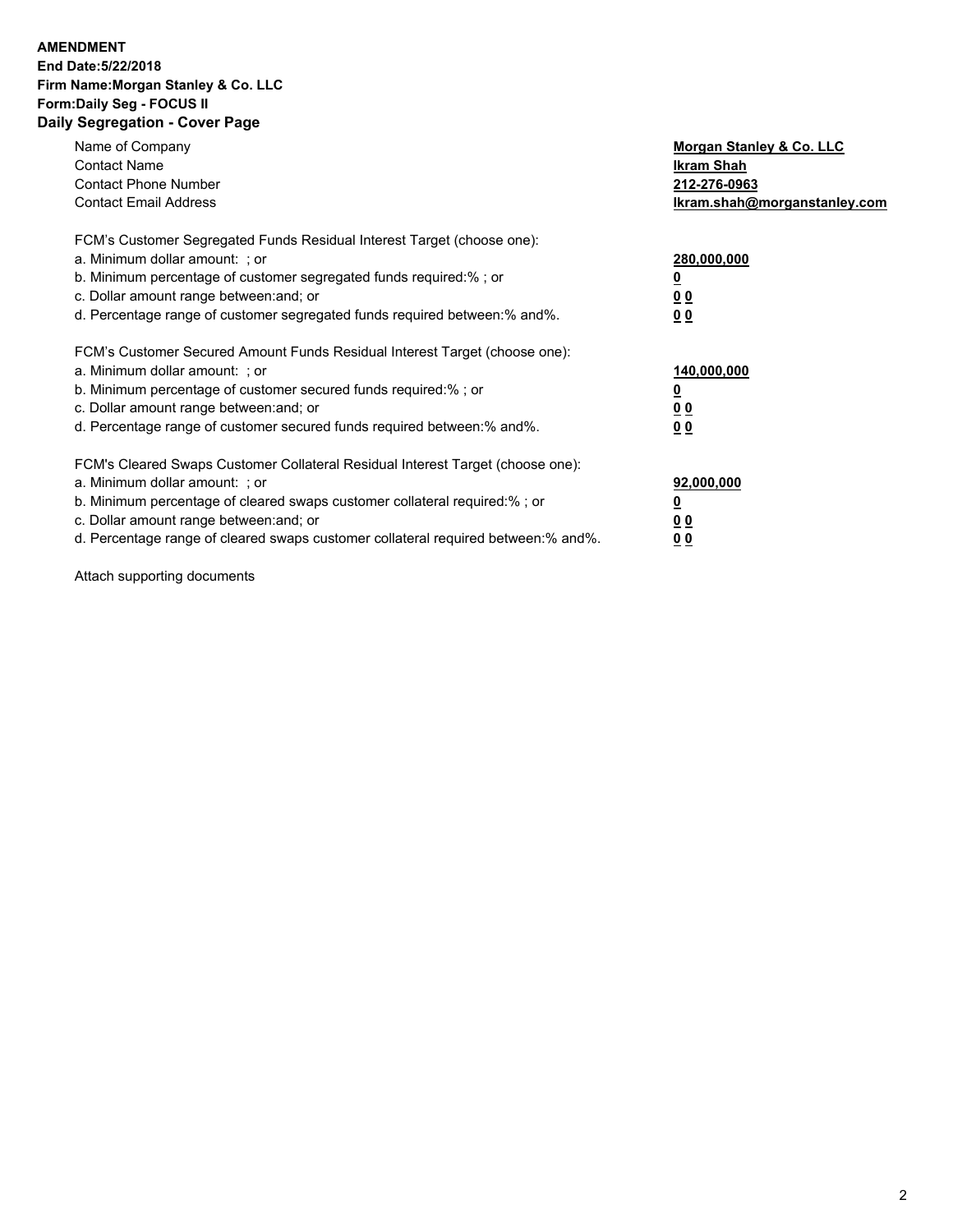# **AMENDMENT End Date:5/22/2018 Firm Name:Morgan Stanley & Co. LLC Form:Daily Seg - FOCUS II**

#### **Daily Segregation - Secured Amounts**

Foreign Futures and Foreign Options Secured Amounts Amount required to be set aside pursuant to law, rule or regulation of a foreign government or a rule of a self-regulatory organization authorized thereunder **0** [7305] 1. Net ledger balance - Foreign Futures and Foreign Option Trading - All Customers A. Cash **2,882,411,414** [7315] B. Securities (at market) **2,106,423,875** [7317] 2. Net unrealized profit (loss) in open futures contracts traded on a foreign board of trade **682,644,363** [7325] 3. Exchange traded options a. Market value of open option contracts purchased on a foreign board of trade **24,725,246** [7335] b. Market value of open contracts granted (sold) on a foreign board of trade **-25,181,456** [7337] 4. Net equity (deficit) (add lines 1. 2. and 3.) **5,671,023,442** [7345] 5. Account liquidating to a deficit and account with a debit balances - gross amount **16,603,476** [7351] Less: amount offset by customer owned securities **-15,869,845** [7352] **733,631** [7354] 6. Amount required to be set aside as the secured amount - Net Liquidating Equity Method (add lines 4 and 5) 7. Greater of amount required to be set aside pursuant to foreign jurisdiction (above) or line 6. FUNDS DEPOSITED IN SEPARATE REGULATION 30.7 ACCOUNTS 1. Cash in banks A. Banks located in the United States **207,022,518** [7500] B. Other banks qualified under Regulation 30.7 **1,095,624,542** [7520] **1,302,647,060** [7530] 2. Securities A. In safekeeping with banks located in the United States **274,455,474** [7540] B. In safekeeping with other banks qualified under Regulation 30.7 **0** [7560] **274,455,474** [7570] 3. Equities with registered futures commission merchants A. Cash **6,034,668** [7580] B. Securities **0** [7590] C. Unrealized gain (loss) on open futures contracts **697,045** [7600] D. Value of long option contracts **0** [7610] E. Value of short option contracts **0** [7615] **6,731,713** [7620] 4. Amounts held by clearing organizations of foreign boards of trade A. Cash **0** [7640] B. Securities **0** [7650] C. Amount due to (from) clearing organization - daily variation **0** [7660] D. Value of long option contracts **0** [7670] E. Value of short option contracts **0** [7675] **0** [7680] 5. Amounts held by members of foreign boards of trade A. Cash **1,765,260,204** [7700] B. Securities **1,831,968,401** [7710] C. Unrealized gain (loss) on open futures contracts **681,947,318** [7720] D. Value of long option contracts **24,725,246** [7730] E. Value of short option contracts **-25,181,456** [7735] **4,278,719,713** [7740] 6. Amounts with other depositories designated by a foreign board of trade **0** [7760] 7. Segregated funds on hand **0** [7765] 8. Total funds in separate section 30.7 accounts **5,862,553,960** [7770] 9. Excess (deficiency) Set Aside for Secured Amount (subtract line 7 Secured Statement Page 1 from Line 8) **190,796,887** [7380]

- 10. Management Target Amount for Excess funds in separate section 30.7 accounts **140,000,000** [7780]
- 11. Excess (deficiency) funds in separate 30.7 accounts over (under) Management Target **50,796,887** [7785]

**5,671,757,073** [7355]

**5,671,757,073** [7360]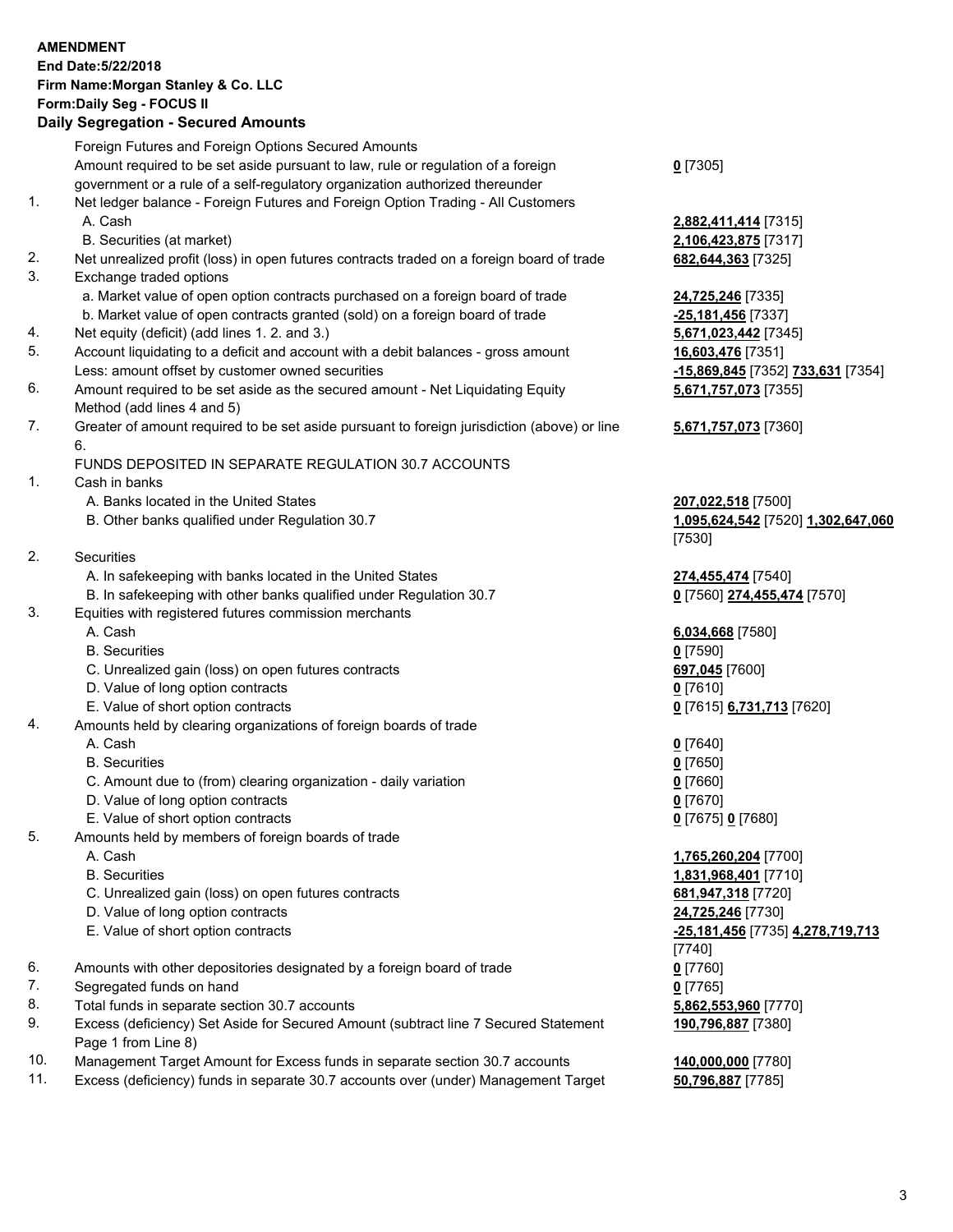# **AMENDMENT End Date:5/22/2018 Firm Name:Morgan Stanley & Co. LLC Form:Daily Seg - FOCUS II**

### **Daily Segregation - Segregation Statement**

SEGREGATION REQUIREMENTS(Section 4d(2) of the CEAct) 1. Net ledger balance A. Cash **9,713,950,070** [7010] B. Securities (at market) **5,463,328,232** [7020] 2. Net unrealized profit (loss) in open futures contracts traded on a contract market **676,278,495** [7030] 3. Exchange traded options A. Add market value of open option contracts purchased on a contract market **498,297,126** [7032] B. Deduct market value of open option contracts granted (sold) on a contract market **-672,672,839** [7033] 4. Net equity (deficit) (add lines 1, 2 and 3) **15,679,181,084** [7040] 5. Accounts liquidating to a deficit and accounts with debit balances - gross amount **252,034,194** [7045] Less: amount offset by customer securities **-251,025,660** [7047] **1,008,534** [7050] 6. Amount required to be segregated (add lines 4 and 5) **15,680,189,618** [7060] FUNDS IN SEGREGATED ACCOUNTS 7. Deposited in segregated funds bank accounts A. Cash **4,536,183,964** [7070] B. Securities representing investments of customers' funds (at market) **0** [7080] C. Securities held for particular customers or option customers in lieu of cash (at market) **1,093,036,366** [7090] 8. Margins on deposit with derivatives clearing organizations of contract markets A. Cash **6,359,934,608** [7100] B. Securities representing investments of customers' funds (at market) **0** [7110] C. Securities held for particular customers or option customers in lieu of cash (at market) **4,370,291,866** [7120] 9. Net settlement from (to) derivatives clearing organizations of contract markets **-178,159,257** [7130] 10. Exchange traded options A. Value of open long option contracts **498,297,126** [7132] B. Value of open short option contracts **-672,672,839** [7133] 11. Net equities with other FCMs A. Net liquidating equity **4,637,792** [7140] B. Securities representing investments of customers' funds (at market) **0** [7160] C. Securities held for particular customers or option customers in lieu of cash (at market) **0** [7170] 12. Segregated funds on hand **0** [7150] 13. Total amount in segregation (add lines 7 through 12) **16,011,549,626** [7180] 14. Excess (deficiency) funds in segregation (subtract line 6 from line 13) **331,360,008** [7190] 15. Management Target Amount for Excess funds in segregation **280,000,000** [7194] 16. Excess (deficiency) funds in segregation over (under) Management Target Amount Excess **51,360,008** [7198]